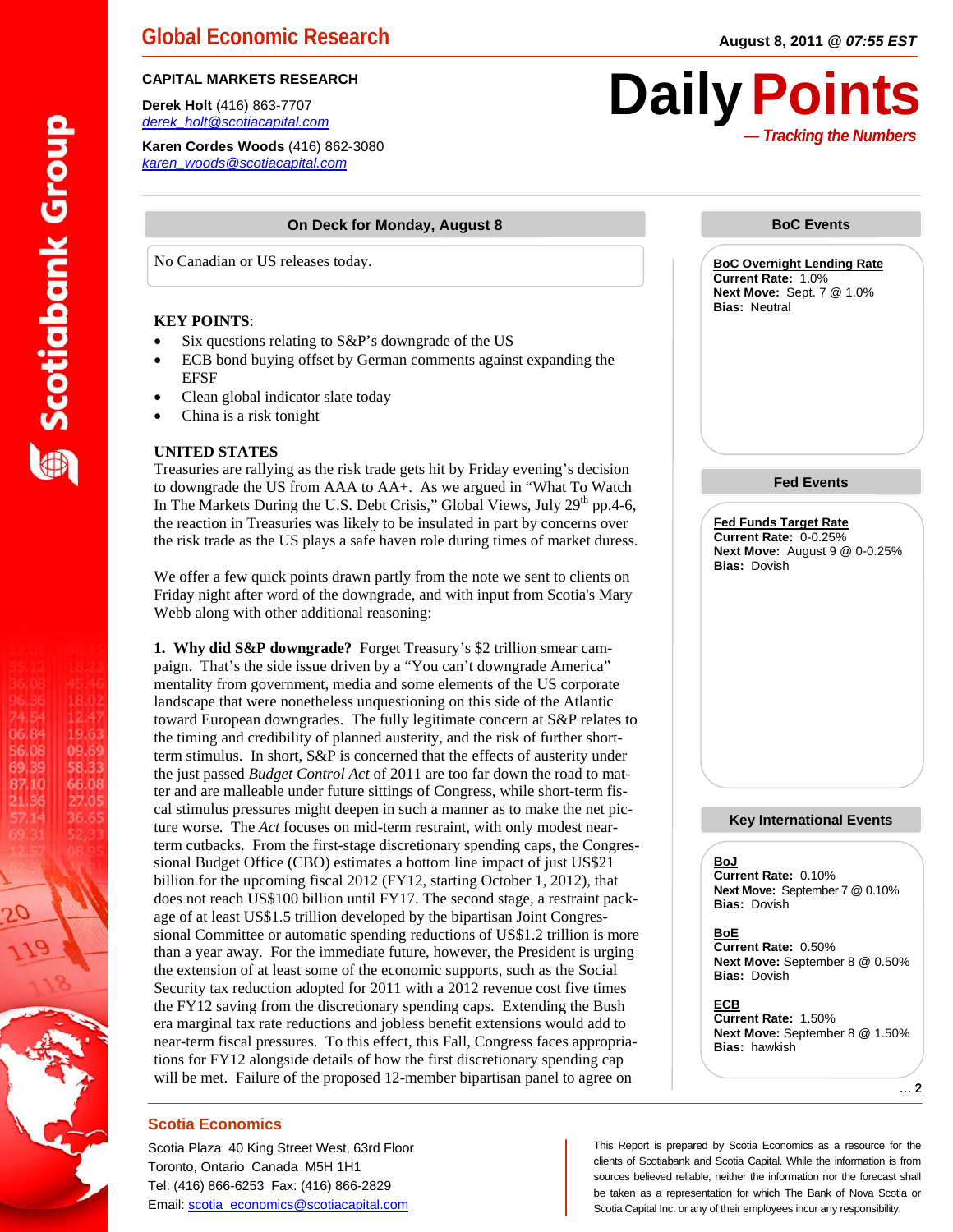## **Daily Points**

an additional US\$1.5 trillion package of budget restraint through FY21, or Congress's failure to pass such a package, triggers automatic cuts, that become the focus of the November 2012 election campaign alongside the extension of the Bush tax cuts after 2012 and a further increase in the debt ceiling, likely required early in 2013. Each Party during the election run-up will champion their own solutions with little required effort on compromise. Also revealing Washington's deep political divisions will be the Congressional vote, required by the *Act* before January 2012, on a joint resolution for a balanced budget amendment to the Constitution.

**2. Are there other downgrades to follow?** Yes, this may well be the first downgrade to sweep through US credit markets and we're not even talking of the risk of another downgrade to the US government itself as per S&P's negative outlook. As Scotia's credit analyst Stephen Dafoe points out, S&P said it would release its views on the impact of the US downgrade on banks, insurers and other financial institutions, government related enterprises and agencies, structured finance and other affected sectors. If S&P follows the pattern of many sovereign downgrades over time, then sub-sovereign issues are next including Fannie Mae, Freddie Mac, numerous state and local governments, and perhaps into elements of the corporate space. What may mitigate this impact is that S&P maintains that sub-sovereign ratings can be higher than the sovereign rating, though this likely just contains the number of other downgrades to come without eliminating them as a pool.

**3. Are there knock on effects to follow?** Another wave of deleveraging could well be one of them. What those who are dismissing the punitive role of a downgrade are forgetting is that Treasuries are at the root of many leveraged transactions in the global financial system. I'm concerned about the deleveraging consequences (ie: the knock on effects on leveraged transactions) that could compound challenges facing the risk trade to start the week. The piece we did (cited earlier) delved into this through examples such as the repo market which may well now require higher collateral requirements in pledging Treasuries for cash on heightened Treasury volatility and hence risks in accepting them as collateral. If so, then this is just one example of how a downgrade could reverberate through markets via its impact upon many leveraged transactions.

More fundamentally, the US is now going down Europe's path. The cycle of downgrade risk and debt ceiling drama will be ongoing throughout 2012 and beyond with rating pressures lurking in the background throughout.

**4. Could the long-run impact on Treasury yields prove different?** A downgrade alone may have probably meant a hike over time of up to around a half point in Washington's 10yr bond funding costs and hence that of most other borrowers. The negative impact upon the risk trade may, however, temper this immediate response. Over time, however, Washington's borrowing costs will rise materially and further aggravate the need for additional austerity via the crowding out impact of higher borrowing costs, and either bond holders will eventually come to pay the full price and/or the US economy will through heavier austerity. S&P's decision reflects its sour take on US politics and the bias against any revenue raising measures in the House which may raise the odds of stimulus extension for the payroll tax cut, Bush era cuts to marginal rates, and jobless benefit extensions. In that interim period, bonds will eventually pay the price before possible post-election austerity offers relief at the expense of the economy under a new mandate.

**5. Could there be a feedback loop on growth?** Probably yes, as one can only imagine a negative confidence impact on corporations and households through the curtailment of risk and the impact of volatility in cycle planning. Some of this effect will be mitigated by the additional safe haven flows into government bonds that will keep borrowing and refinancing costs low for now. Then again, low rates have done little for US growth thus far given inelastic demand for money that has borrowers reluctant to take on additional debts.

**6. Could there be a silver lining?** Never leave your reader totally on a negative when in uncharted waters, so we'll go out on a limb here. Congress could outperform on its responsibilities over the next six months, and begin the process of restoring household, business and investor confidence including through efforts aimed at meaningful fiscal repair. If this does not occur, however, then elements of S&P's revised downside scenario that could lead to a further downgrade over the next couple of years are not that farfetched. Beyond the risk of weaker-than-promised fiscal repair, annual U.S. real GDP growth could well average  $2\frac{1}{2}\%$  this decade, not 3% plus and yearly increases in the GDP deflator could be significantly less than 2%.

### **INTERNATIONAL**

The **ECB** has stepped in and started to buy both Italian and Spanish bonds in order to put downward pressure on yields this morning after remaining out of both markets last week when the ECB began its bond-buying program once again last Thursday. Here is the ECB's press statement: http://www.ecb.int/press/pr/date/2011/html/pr110807.en.html. The impact has been substantial with Spanish and Italian yields down across the curve but especially in the short end and with the most buying in the 5-year segment where Italian yields have plunged 86 bps. Two year Italian yields are now down 71 bps to 3.8% while 10-year yields are down 73 bps to 5.35%. Spanish bonds have rallied even further with two year yields